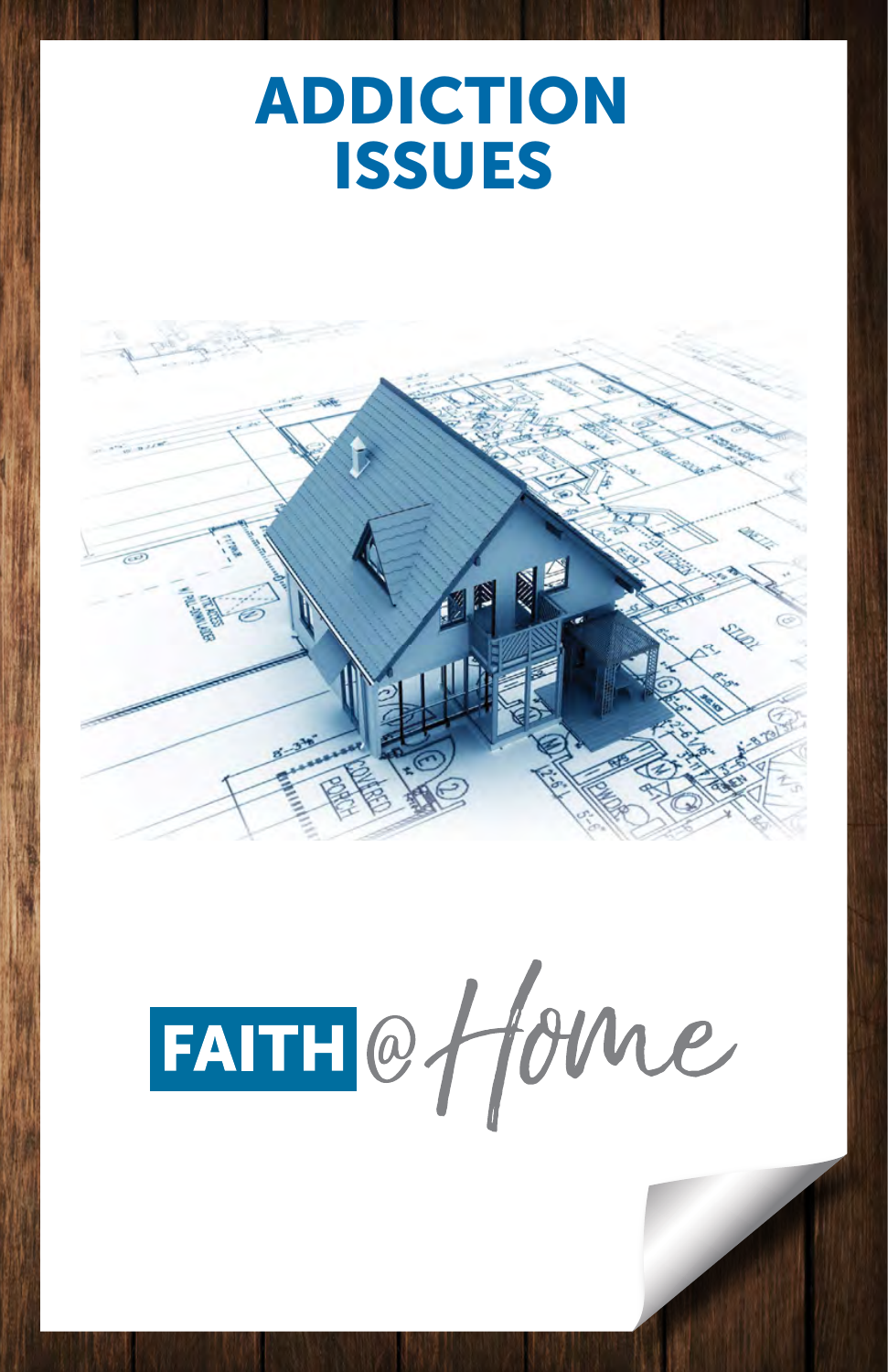## Addressing Addiction in the Family

Does someone you love seem to be self-destructing in addictive behavior? Are you watching a spouse, son, or daughter abandon everything that was once important to them because of drugs, alcohol, sex, or some other stimulant? An addiction or dependence is commonly defined as "a recurring compulsion to do the same thing over and over, despite harmful consequences to his health, mental state, or social life." Are you seeing that trade-off in someone you care about—a compulsive pursuit regardless of the effects it has, especially on your relationship?

If you are not seeing clear signs of addiction, are you noticing a gulf growing between you and this family member as their thoughts, time, and energy are consumed by some dominating activity?

What can you do to help?

#### STEP ONE: Assess the Willingness to Change

Has your loved one admitted a problem and shown interest in getting help? If they have given you any sign of wanting to deal with their problem, take that opportunity to get the best of Christian counsel and direction from those most familiar with the specific addiction he or she is indulging.

If instead you are dealing with denial, you most likely will need to plan an intervention—which is an orchestrated attempt by family and friends to motivate someone to get help for their problem. An intervention is especially necessary to help stabilize the situation—to begin shielding your home from the emotional, physical, and spiritual vulnerability of an out-ofcontrol problem.

#### STEP TWO: Treat Body, Mind & Spirit

Sex addiction counselor Rob Jackson tells families that the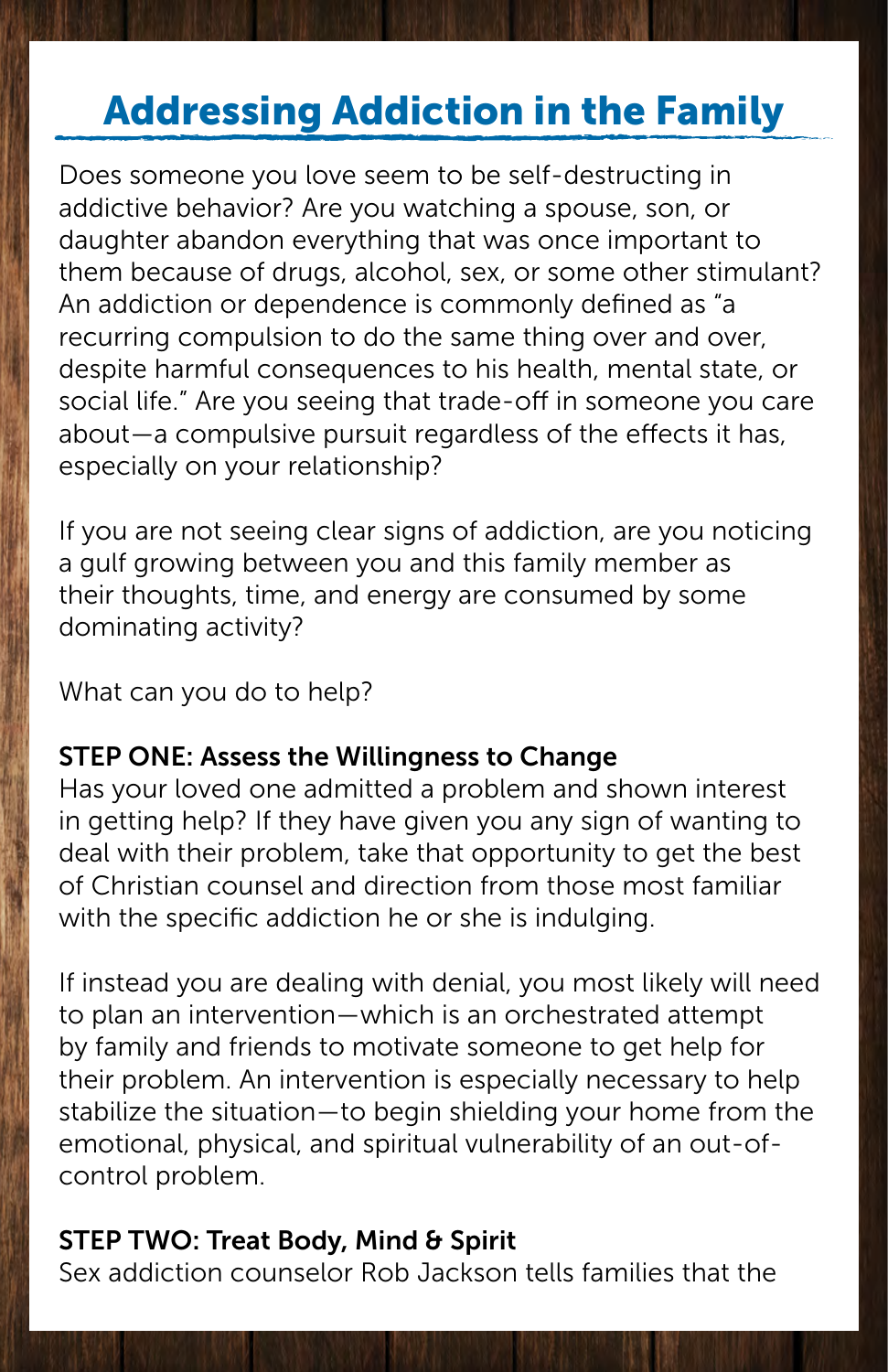addictive behaviors they see are just the tip of the iceberg. Efforts to modify behavior might seem effective in the shortterm, but can re-appear or show up in a different compulsion if underlying issues are not addressed.

Deuteronomy 6:5 says, "Love the LORD your God with all your heart, with all your soul, with all your strength, and with all your mind." Those struggling with addiction need to treat problems of the body, mind, and spirit—to go beneath the surface and deal with the thoughts, emotions, and spiritual conflicts driving those behaviors.

James 1:14 describes how dependence progresses from desire to enticement to sin and ultimately, to death. The most effective approach to recovery is to reverse that progression to restore a right relationship with God (Romans 8:1-15), to have a clean heart (Psalm 51), to have a renewed mind (Romans 12:2), and then as a result, to bear good fruits in behavior (Romans 6:7).

#### STEP THREE: Find Hope in Perseverance

God is able to redeem anyone and restore them to a life characterized by self-control (Titus 2:11-14). There is hope in persevering as a family through the struggles of recovery. Romans 5:3-4 says, "We also rejoice in our sufferings, because we know that suffering produces perseverance; perseverance, character; and character, hope."

Your prayers ultimately come down to asking that God's best will win out for this family member, remembering Jesus' words: "The thief comes only to steal, kill, and destroy, but I have come that they may have life and have it to the full" (John 10:10).